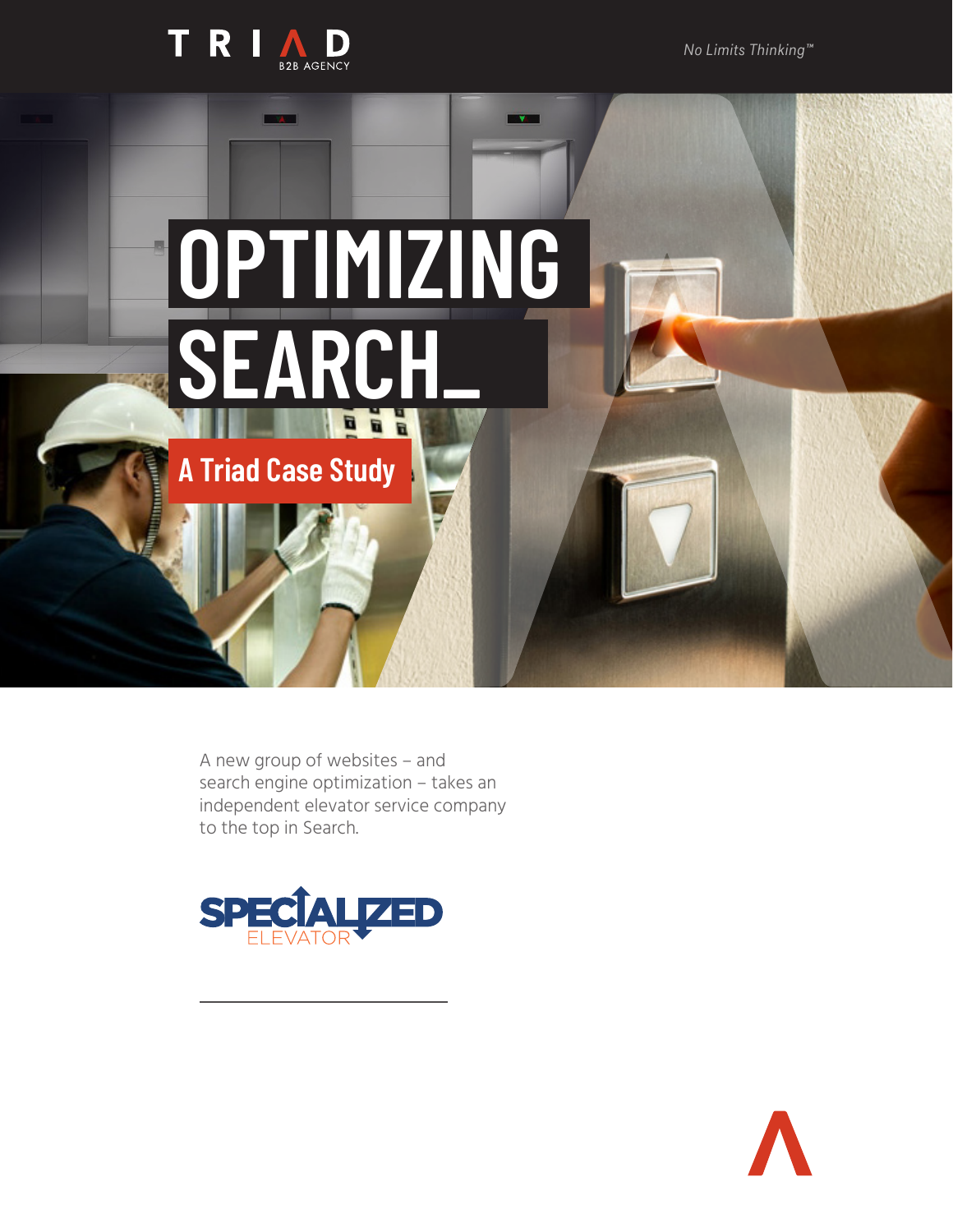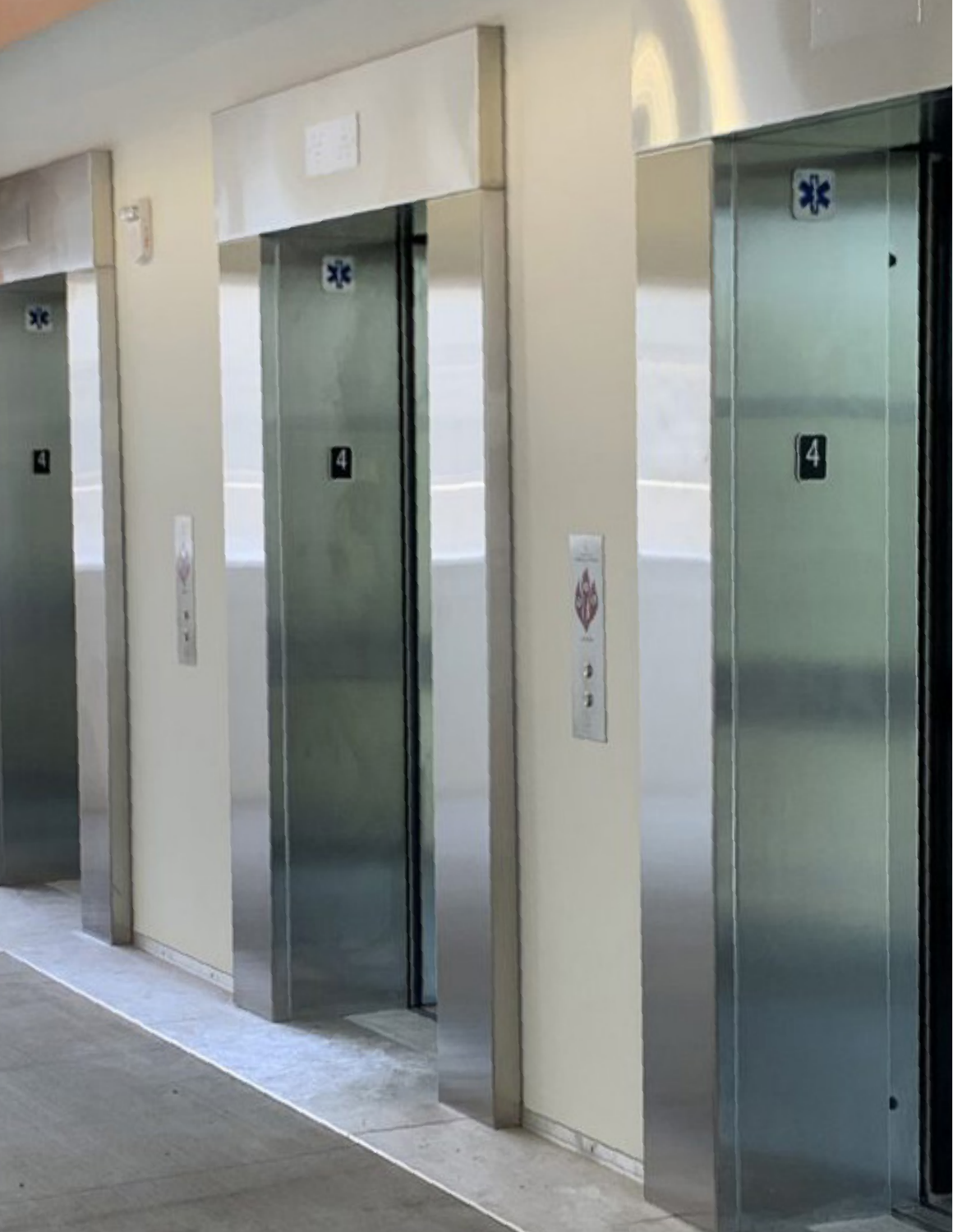# **Elevator Company Takes a Ride to the Top**

Through a series of new acquisitions, [Specialized Elevator Services](https://specializedelevator.com/) had grown into one of the largest regional elevator service companies in the country. But their online presence was underperforming expectations.

#### **Challenge**

Specialized Elevator engaged Triad to develop a series of new websites to increase online visibility for their four California offices. Emphasis was placed on three must-haves: consistent branding, better messaging, and improved search results.



#### **Insights**

The company's old websites had been poor performers in the past. Rankings were below the 100th position for the most popular search terms relating to elevator services. The websites also featured ineffective branding and messaging.

#### **Solution**

Triad developed a group of websites with keyword-rich content, consistent branding, improved call-to-action features, streamlined site architecture, and indexed site maps. Following the launch of the new websites, Triad performed ongoing SEO, resulting in further content, title tag, and localization improvements. Triad's team located multiple outdated online profiles for Google My Business, Yelp, LinkedIn, and others. These listings were claimed, cleaned, and updated in a bid to further improve search-related performance.

#### **Results**

Within a month of launch, all of the company's websites showed vast improvement in overall rankings, with an average result in the top 16. Following six months of SEO work, all sites were ranked #1 on most key search terms.